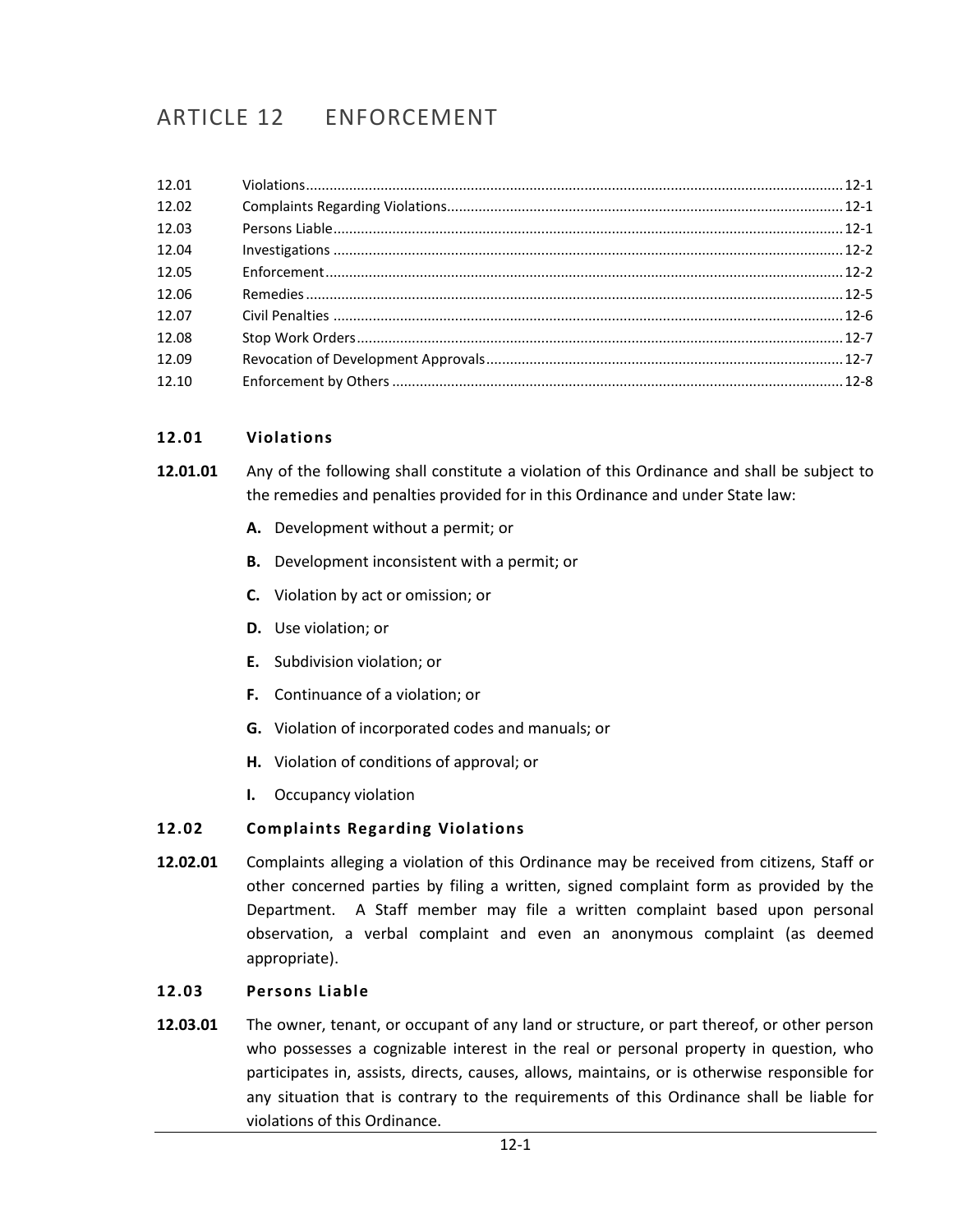- **12.03.02** A builder, contractor, architect, engineer or other construction, trade or design professional who participates in, assists, directs, or creates a situation that constitutes a violation of this ordinance or is otherwise responsible for a situation that is contrary to the requirements of this Ordinance shall be liable for violations of this Ordinance.
- **12.03.03** No landlord may escape liability for an occupancy violation based upon a claimed lack of knowledge of the violation unless:
	- **A.** The lease of the property includes a provision which authorizes the landlord to terminate the lease early if the tenant violates the occupancy or zoning rules of the Town; and
	- **B.** The landlord takes prompt action to terminate the lease and/or tenancy of the tenants of the property when an occupancy violation has been confirmed by the Administrator.
- **12.03.04** The liability imposed upon persons pursuant to this section 12.03 is joint and several. Each responsible person is subject to enforcement and such fines and/or remedies as are as set forth in this Article.

(Ord. PL05269-110121, 12-08-2021)

## <span id="page-1-0"></span>**12.04 Investigations**

- **12.04.01** The Administrator may conduct investigations deemed necessary to carry out the duties prescribed in this Ordinance and, for this purpose, and enter at reasonable times upon any property, public or private, for the purpose of investigating and inspecting the sites of any complaints or alleged violations of this Ordinance.
- **12.04.02** The Administrator may require written statements, certificates, certifications, or the filing of reports relating to complaints or alleged violations of this Ordinance from the complainant or a person potentially liable.
	- **A.** The failure of a complainant to provide requested information may be interpreted as an indication that the complaint is without merit.
	- **B.** The failure of a person potentially liable to provide requested information may be interpreted as an admission of the violation.

## <span id="page-1-1"></span>**12.05 Enforcement**

- **12.05.01 Initial Contact:** When the Administrator concludes that a violation of this Ordinance has occurred, he shall:
	- **A.** In the case of a repeat violator issue a Notice of Violation in accordance with Subsection 12.05.02; or
	- **B.** In the case of a sign violation involving a first-time offender, serve a warning ticket on a responsible party, advising the person liable to take immediate corrective action, with the following limitations:
		- 1. The Administrator may allow up to twenty-four (24) hours to take corrective action, or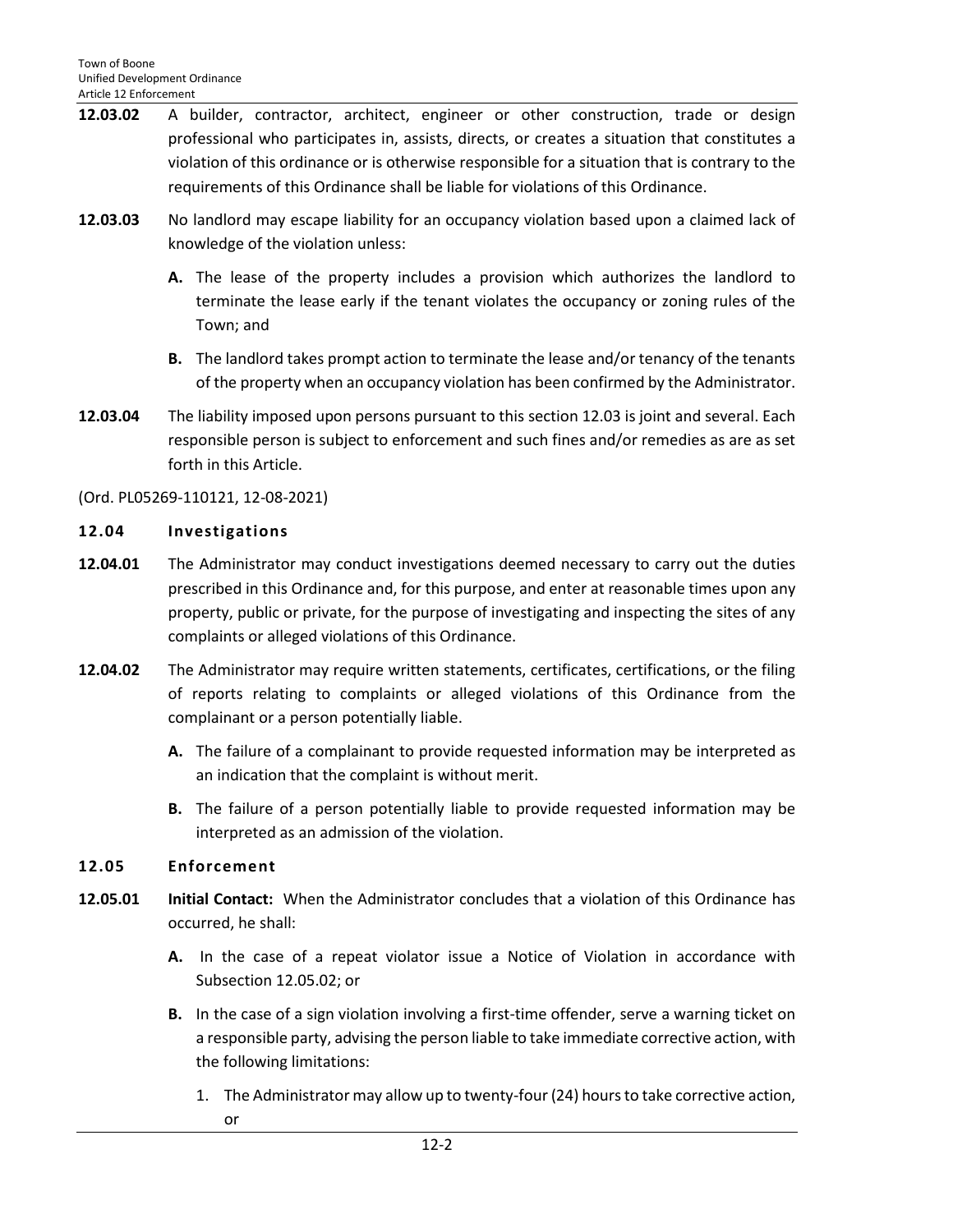- 2. Due to practicalities of sign removal or other circumstances beyond the control of the violator, the Administrator may afford the violator additional time, not to exceed five (5) days.
- or
- **C.** For all other violators and violations, attempt to contact the person liable, by telephone or in person, to discuss possible remedies to correct the violation.
	- 1. In the sole judgment of the Administrator if the violation can be corrected within five (5) business days of this discussion and the person liable expresses his intent to correct the violation within that time period, the Administrator may suspend enforcement action to allow the person liable to correct the violation.
- **12.05.02 Notice of Violation:** Following the attempted initial contact, where required, and any mandated cure period, if the violation is unresolved, the Administrator shall issue a written Notice of Violation to the landowner, the permittee, and any other persons who may be liable, including but not limited to the occupant of the property and the person engaged in the unlawful activity. The Notice of Violation shall:
	- **A.** Include the nature of the violation and the articles and sections of the Ordinance which have been violated; and
	- **B.** Include the measures necessary to remedy the violation and the time period in which the violation must be corrected, if applicable;
		- 1. The Administrator may afford the person liable a period of up to thirty (30) days from the date of the Notice of Violation to correct the violation before penalties are imposed.
		- 2. The decision by the Administrator as to whether such periods should be allowed and the length of any cure period shall be solely within the discretion of the Administrator, but shall be based upon the Administrator's application of the following relevant considerations which are not exclusive, based on a determination of what action is in the best interests of the Town:
			- a. The seriousness of the violation; and
			- b. The damage which may occur by any delay in enforcement; and
			- c. The effect of the violation, if any, on neighboring landowner s or occupants of neighboring property, or other citizens of the Town; and
			- d. Whether or not the person liable is a repeat violator; and
			- e. Whether the violation can be corrected within a period of thirty (30) days or less; and
			- f. Whether the violation is of such nature that the person liable may circumvent enforcement of the Ordinance by means of a temporary correction; and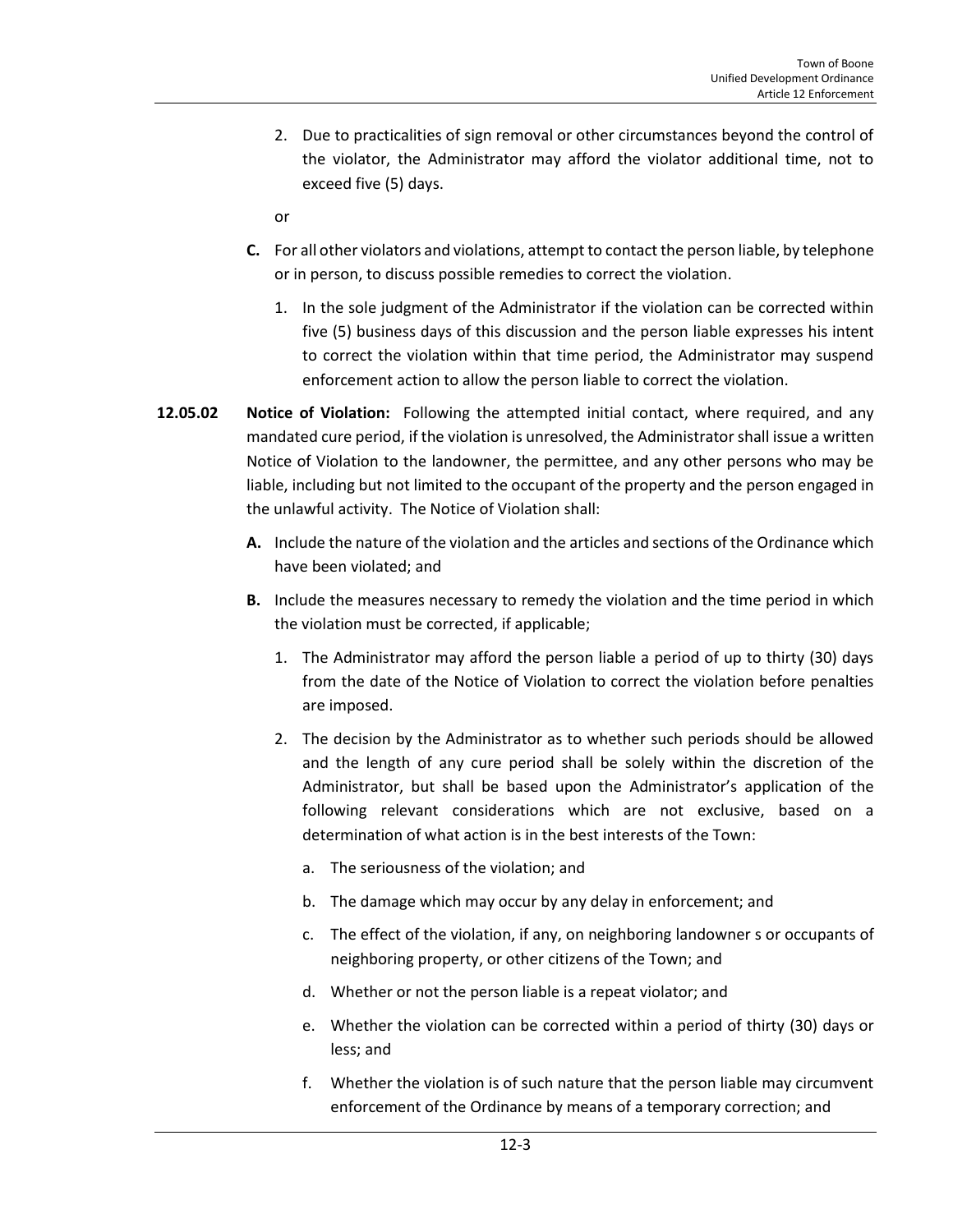- g. Whether the violator is proceeding in good faith to address the violation; and
- h. Such other factors as the Administrator determines reasonably require immediate enforcement, or conversely, allow some minimal delay in enforcement.

and

- **C.** Include the penalties or remedies that may be assessed, the date penalties will begin to accrue, and the amount of such penalties; and
- **D.** Include the action which the Administrator intends to take if the violation is not corrected; and
- **E.** Include an explanation or the right of the person liable to appeal the decision of the Administrator to the Board of Adjustment.
- **F.** Be served by personal delivery, email, or first-class mail. The Staff member providing such notice shall provide a certification for the file reciting the date and manner in which the notice of violation was provided. Notice of the violation also may be posted on the property.
- **12.05.03** Notwithstanding Subsections 12.05.01 and 12.05.02, when the Administrator determines that a delay in enforcement would pose a danger to the public health, safety, or welfare, the Administrator shall send a Notice of Violation as soon as practicable.

## **12.05.04 Appeal of a Notice of Violation**

- **A.** An appeal of a notice of violation under Subsection 12.01.01 stays enforcement of the decision unless the Administrator who made the decision certifies to the Board after notice of appeal has been filed:
	- 1. That because of the facts stated in an affidavit, a stay would cause imminent peril to life or property, or
	- 2. Because the violation is transitory in nature, a stay would seriously interfere with enforcement of the Ordinance.
- **B.** The appellant shall be notified of the Administrator's certification.
- **C.** Following certification, enforcement proceedings shall not be stayed except by a restraining order, which may be granted by a court.
- **D.** If enforcement proceedings are not stayed, the appellant may file with the Administrator a request for an expedited hearing of the appeal.
	- **A.** The Board shall meet to hear the appeal within fifteen (15) days after such a request is filed.
- **E.** Notwithstanding the foregoing, appeals of decisions granting a development approval or otherwise affirming that a proposed use of property is consistent with the Ordinance shall not stay the further review of an application for development approvals; in these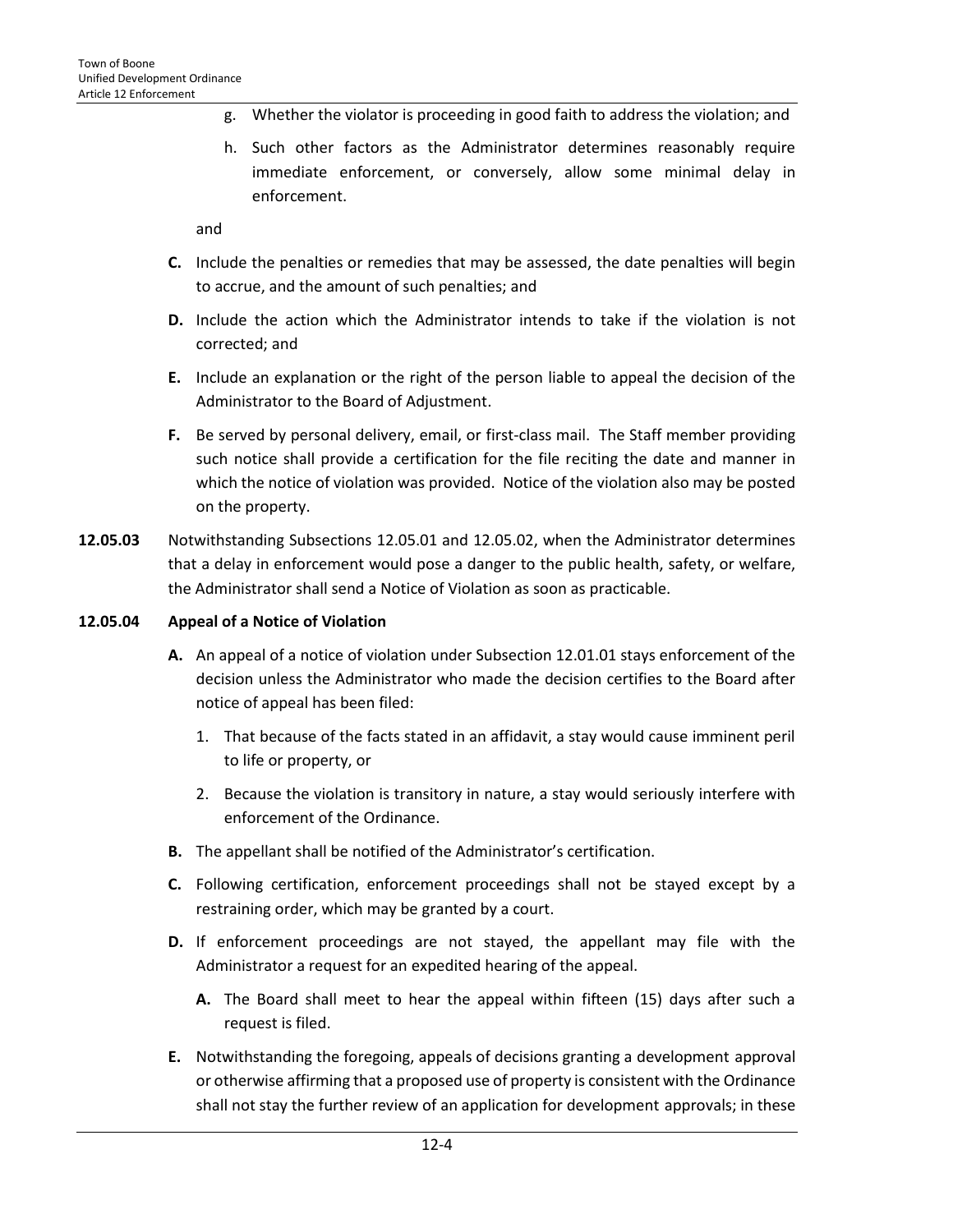situations, the appellant may request and the board may grant a stay of a final decision of development approval affected by the issue being appealed.

**F.** The certification and stay procedures of this Section shall not apply with regard to the pursuit of criminal charges where appropriate.

#### (Ord. PL04727-050721, 07-01-2021)

#### <span id="page-4-0"></span>**12.06 Remedies**

- **12.06.01 Available Remedies:** Any or all of the following may be used to enforce the provisions of this Ordinance.
	- **A. Civil Penalties:** Any person who violates any provision of this ordinance may be subject to the assessment of a civil penalty in accordance with Section 12.07. In addition, where the violation consists of or includes working without required permit(s), the violator shall be required to pay double the normal fee for any required permit(s).
	- **B. Criminal Penalties:** Criminal penalties may be assessed only for violations of this ordinance that create or maintain an unsafe building circumstance. In any such case, unless a more stringent criminal penalty is prescribed pursuant to State law for the conduct at issue, a person who knowingly or willfully violates this ordinance shall be guilty of a Class 3 misdemeanor and a fine up to \$500.00 for each such violation.
		- 1. The Administrator shall institute criminal charges only with the authorization of the Town Manager.
	- **C. Injunction:** Any violation of this Ordinance or of any condition, order, requirement, or remedy adopted pursuant to this Ordinance may be restrained, corrected, abated, mandated, or enjoined by other appropriate proceeding pursuant to State law. The institution of an action for injunctive relief under this Section does not relieve any party to such proceedings from any civil or criminal penalty prescribed for violations of this Ordinance.
	- **D. Revocation of Approvals or Certificates:** The Administrator may revoke and require the return of a development approval, a Certificate of Compliance, a Certificate of Occupancy, or a Certificate of Zoning Completion pursuant to Section 12.09.
	- **E. Stop Work Orders:** Whenever the Administrator determines that a person is engaged in doing work without a required development approval; or any building or structure or part thereof is being demolished, constructed, reconstructed, altered, or repaired in a hazardous manner, or in substantial violation of any State or local building law, or in a manner that endangers life or property, the Administrator may order the specific part of the work that is in violation or presents such a hazard to be immediately stopped pursuant to Section 12.08.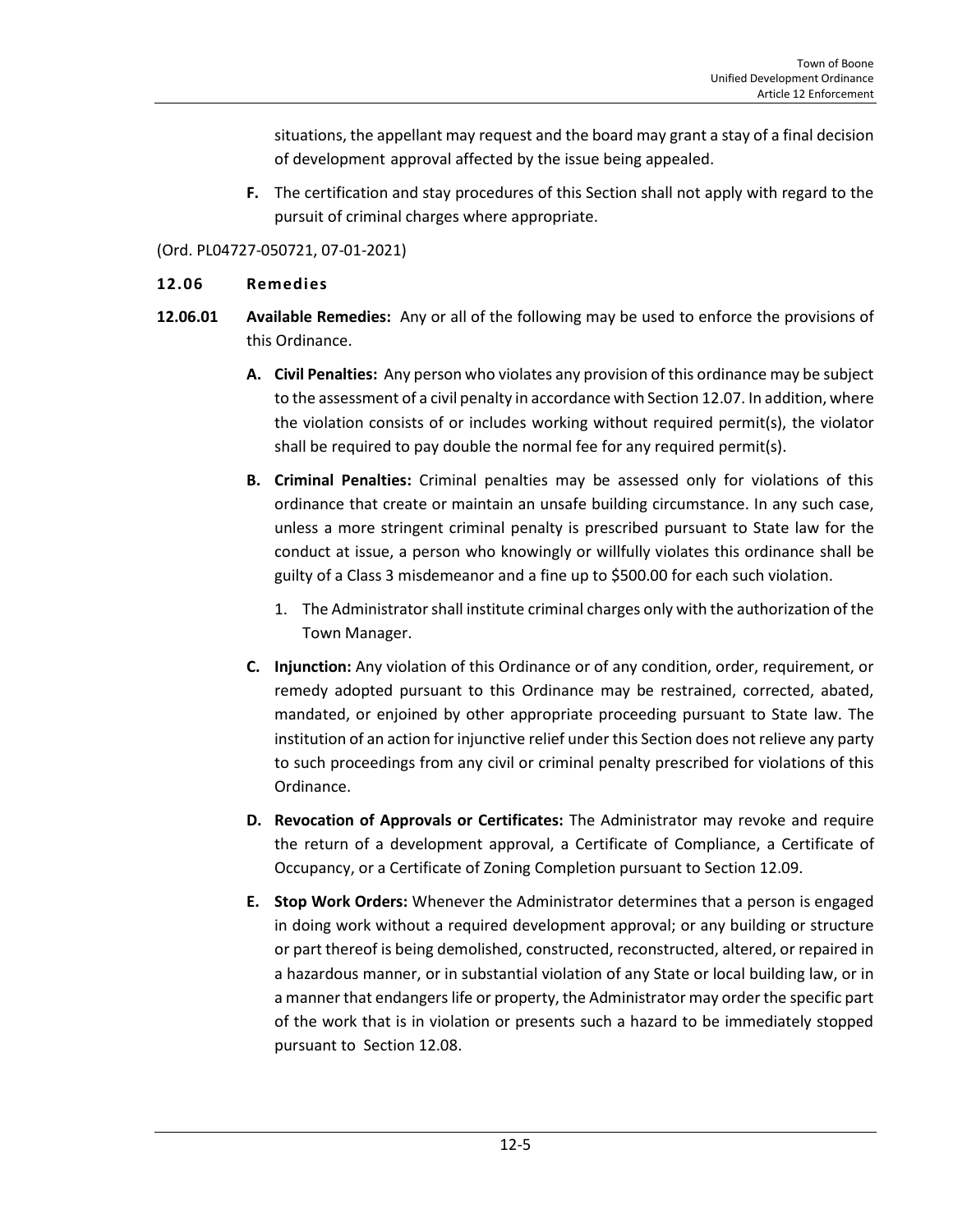**F. State and Common Law Remedies:** In addition to other enforcement provisions contained in this Article, the Council may exercise any and all enforcement powers granted to it by State law or common law.

(Ord. PL04727-050721, 07-01-2021; Ord. PL05269-110121, 12-08-21)

## <span id="page-5-0"></span>**12.07 Civil Penalties**

**12.07.01** Any act constituting a violation of this Ordinance shall subject the person liable to a civil penalty per day in the amount specified below. For each day the violation is not corrected, the violator will be guilty of an additional and separate offense. Where a per day per violation and a one-time assessment are described, both apply.

| Violation                               | <b>Civil Penalty</b>      | <b>Civil Penalty</b>                   |
|-----------------------------------------|---------------------------|----------------------------------------|
|                                         | (per day per violation)   | (one-time assessment)                  |
| Sign Violation                          | \$100.00                  |                                        |
| <b>Occupancy Violation</b>              | \$200.00                  |                                        |
| Grading in Designated Floodway          | \$500.00                  |                                        |
| Improperly pruning, removing or         |                           | \$100.00 per inch in diameter for each |
| killing a protected tree or shrub.      | \$100.00                  | tree and \$50.00 for each shrub        |
| Removal of Required Buffer              | \$100.00                  | \$500.00                               |
| Soil Erosion and Sediment Control       | \$100.00                  | \$1,000.00                             |
| Violation                               |                           |                                        |
| <b>Illegal Subdivision</b>              | \$100.00                  | \$1,000.00                             |
| All other Violations                    | \$100.00                  |                                        |
| Repeat Violator 1 <sup>st</sup> Time    | 250% of the Civil Penalty | \$1,000.00                             |
| Repeat Violator 2 <sup>nd</sup> or More | 500% of the Civil Penalty | \$1,000.00                             |

- **12.07.02** A penalty accrues from the date imposed until the date the violation is corrected, except as the accumulation of penalties is stayed during appeal as provided in this section.
- **12.07.03** The penalty may be recovered by the Town in a civil action in the nature of an action to collect a debt and may recover its court costs and attorney's fees.
- **12.07.04** The appeal of a civil penalty must be in accordance with the requirements of Article 6. The time period for appeal begins to run upon receipt of the Notice of Violation imposing the penalty. A properly filed appeal stays action by the Town to collect any civil penalty assessed and stays accrual of the penalty.
- **12.07.05** When authorized by the Town Council, this Ordinance may also be enforced by any available equitable action or proceeding(s) instituted by the Administrator or Town to prevent, restrain, correct or abate a violation of this Ordinance.
- **12.07.06 Repeat Violator:** A repeat violator is a person liable who has been determined to have violated any provision of this Ordinance within the previous thirty-six (36) months.

(Ord. PL04196-090820, 07-01-2021; Ord. PL04727-050721, 07-01-2021)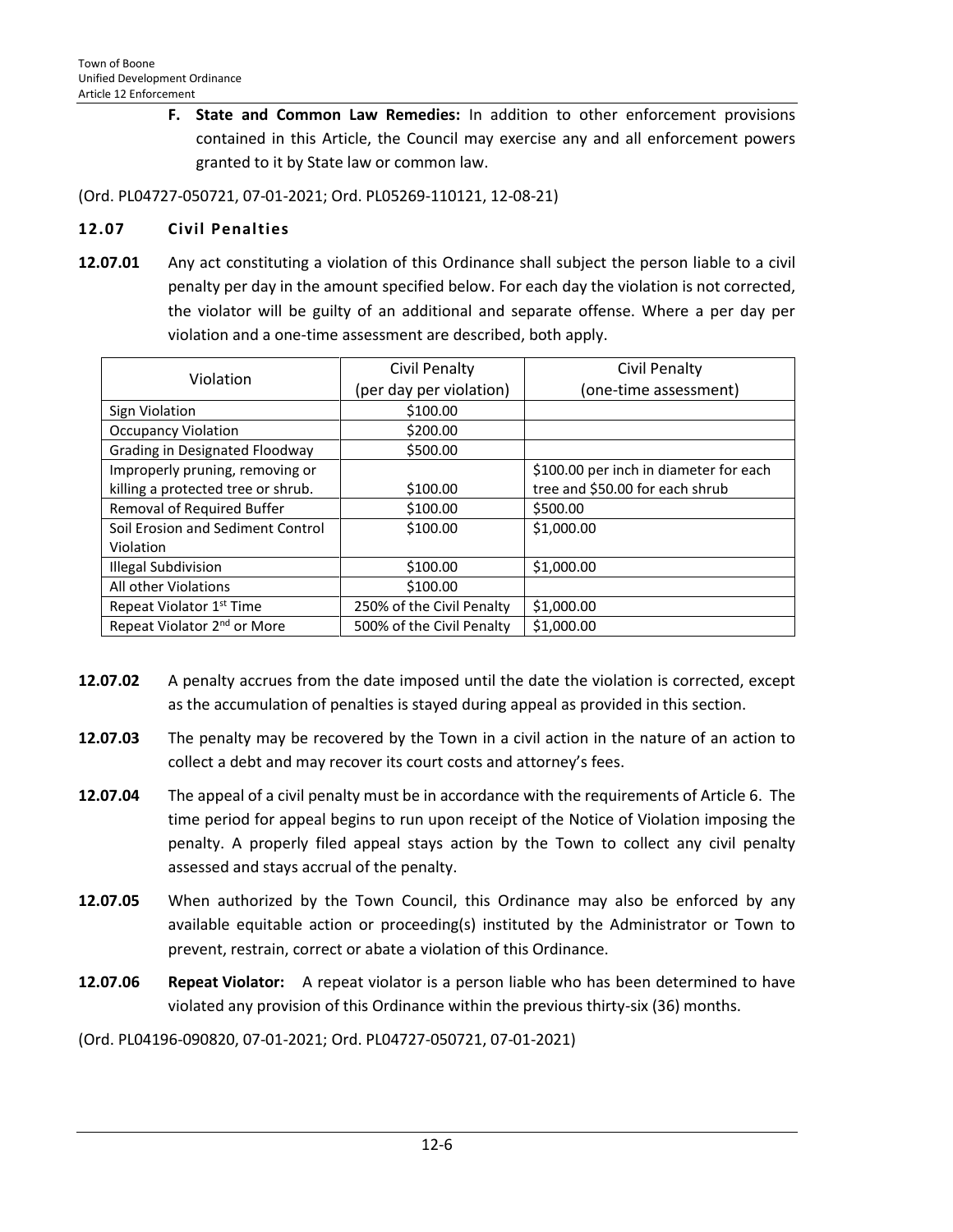## <span id="page-6-0"></span>**12.08 Stop Work Orders**

- **12.08.01** Whenever the Administrator determines that a person is engaged in doing work without a required approval; or any building or structure or part thereof is being demolished, constructed, reconstructed, altered, or repaired in a hazardous manner, or in substantial violation of any State or local building law, or in a manner that endangers life or property, the Administrator may order the specific part of the work that is in violation or presents such a hazard to be immediately stopped.
- **12.08.02** The Stop Work Order shall:
	- **A.** be in writing, and
	- **B.** directed to the person doing the work and
	- **C.** directed to the owner of the property and
	- **D.** posted on the property upon which the work has been undertaken, and
	- **E.** The Stop Work Order shall state:
		- 1. the work to be stopped, and
		- 2. the reasons for work stoppage, and
		- 3. the conditions under which the work may be resumed.
- **12.08.03 Appeals to Stop Work Order:** Appeals of a Stop Work Order shall be made as follows:
	- **A.** An Appeal of Administrative Decision must be filed with in accordance with Article 6.

(Ord. PL04727-050721, 07-01-2021)

#### <span id="page-6-1"></span>**12.09 Revocation of Development Approvals**

- **12.09.01** In addition to initiating enforcement actions, the Administrator may revoke any development approval by notifying the holder in writing stating the reason for the revocation.
- **12.09.02** The Town shall follow the same development review and approval process required for issuance of the development approval, including any required notice or hearing, in the review and approval of any revocation of that approval.
- **12.09.03 Reason for Revocation.** A development approval shall be revoked:
	- **A.** For any substantial departure from the approved application, plans, or specifications.
	- **B.** For the developer's refusal or failure to comply with the requirements of state or local laws, or for false statements or misrepresentations made in securing the approval or certificate; or
	- **C.** In the event an approval is mistakenly issued in violation of an applicable state or local law.